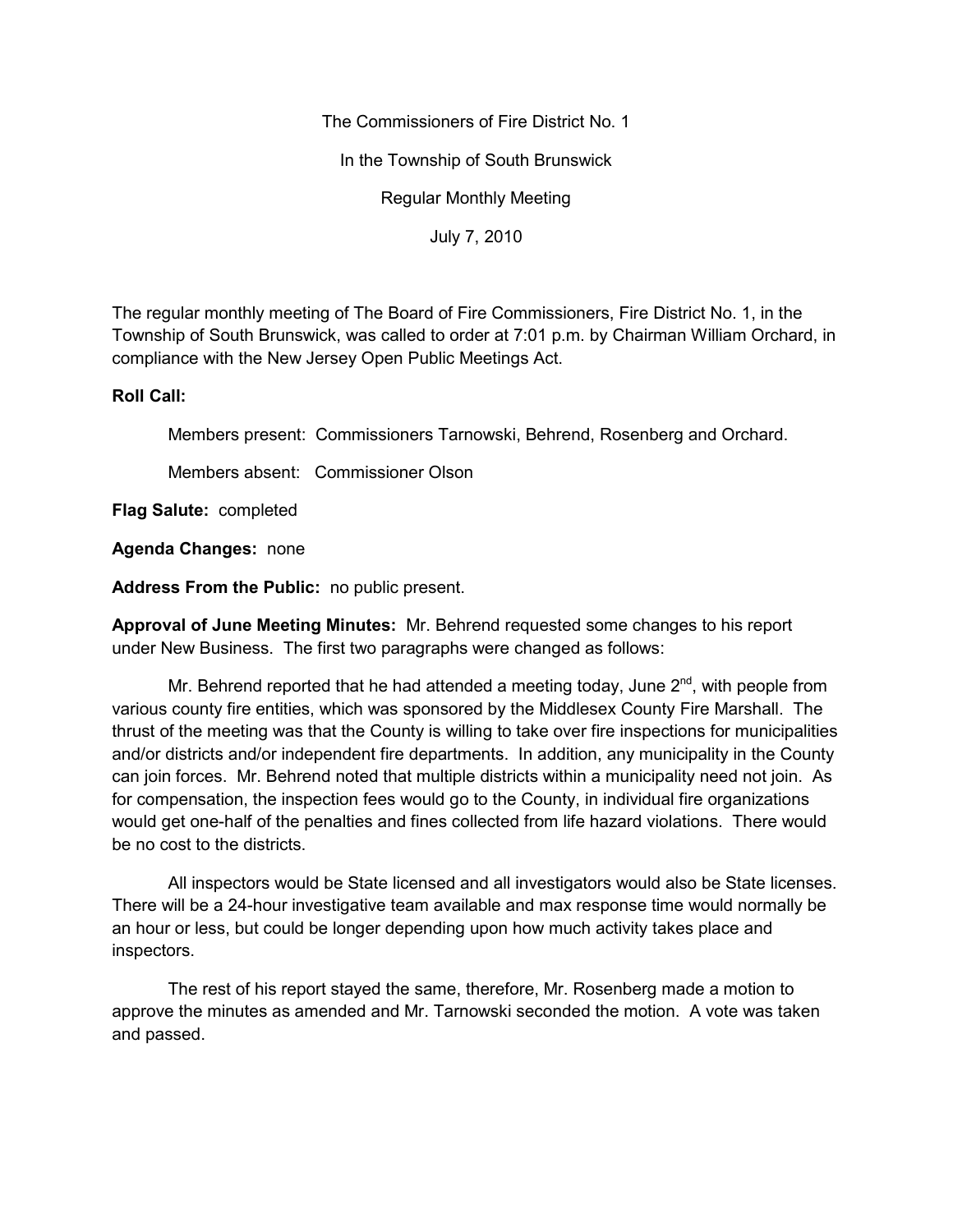# $- 2 -$

## **Reports:**

Line Activities – Asst. Chief Murnieks presented the report in Chief Perez's absence.

He reported that there were 20 total events with a 9.3 average firefighters per events. Of the total events, 15 were fire calls. He noted it was a quiet month.

Mr. Rosenberg questioned whether the Chief and Asst. Chief had decided how working firefighters' participation would be handled. The Asst. Chief indicated that these will be dealt with on a case by case basis and it would include the opportunity to attend a drill in the other two districts, if that fits into a firefighter's schedule better.

#### President – not present.

Treasurer's Report/Voucher List – file copy attached. Mr. Rosenberg reported that the Absolute voucher was quite large due to the purchase of low-pressure nozzles. In addition, payment of \$8K is being made for repairs to Truck 225, excluding the governor. It was decided to fix it, as it would be too costly. Mr. Orchard stated that he would appreciate that all Commissioners be informed of any upcoming large expenditures.

Mr. Rosenberg questioned the status of firefighter physicals. The Asst. Chief stated that about half of the Company has been completed. Mr. Corris stated that the same rate is being charged for each of the two classes. Mr. Murniecks stated that the flat rate being used, takes into consideration the difference between the A and C class tests.

As there were no further questions regarding Mr. Rosenberg's reports, therefore, Mr. Behrend made a motion to approve the Voucher List and Mr. Tarnowski seconded it. A vote was taken and passed.

## Secretary's Report – no reports.

Fire Coordinator – Mr. Corris presented his report (file copy attached). Highlighted items were:

- Offer the Company's old hose to Helmetta Fire Company, instead of putting on govdeals. A Hold Harmless Letter will be required. The Commissioners agreed.
- There was a brush fire at Station 23 and the Asst. Chief suggested that the trees be trimmed behind the Station, as kids are using them for all sorts of questionable activity. The Board agreed to have Mr. Corris trim the trees and if problems still persist, then revisit this issue at a later date.
- While Truck 221 is at Absolute for annual p.m., the new solid steps will be installed. The cost should be about \$1,100 for two, with minimal labor costs.
- Truck 222 had two new batteries installed.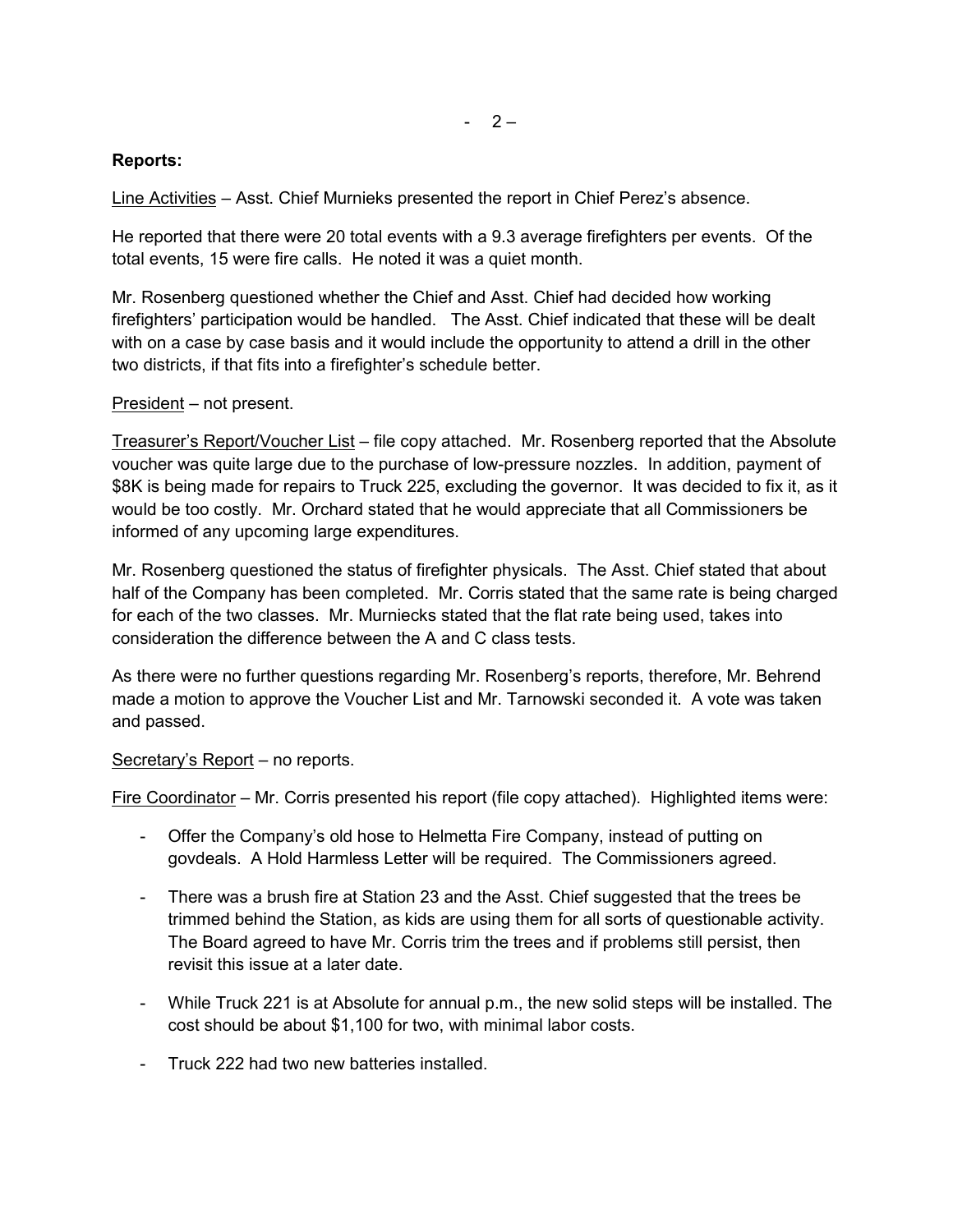- Fire Prevention, under new construction, a triangle logo which indicates that the building has a truss roof.
- The spider cracks on the 14 portable radios were replaced. It appears to be a manufacture's default, therefore, there will be no charge.

Chairman - Mr. Orchard reported that the Bid Thresholds for public bidding were raised to \$26K from \$21K. If there is a qualified purchasing agent, the increase is \$36K up from \$29K. Mr. Corris will investigate whether he is considered a qualified purchasing agent.

The County is taking over the Fire Inspections for Middlesex and Dunellen Fire Companies.

## Standing Committee Reports –

*State Association –* Mr.Behrend reported that there are 4 bills under consideration by State lawmakers. They are:

- Moving the District elections to November's general election.
- Have the Fire District elections held on the second Tuesday in May.
- Another possibility to move the District elections to the June primary.
- The last alternative would be the third Tuesday in April, which coincides with the Board of Education elections.

Mr. Behrend stated that there are lobbyists involved in the above issues, however, it does not seem that there is a big hurry for a final decision.

Another issue discussed was about a Local Government Ethics Law which questions whether Fire Commissioners can also hold officer's positions in the Fire Department. Mr. Behrend will investigate this further. Mr. Orchard stated that Mr. Braslow had indicated that, currently, it is allowed.

Mr. Rosenberg will attend the September meeting.

*Fire Company Liaison –* Mr. Behrend reported that a draft of the next newsletter will be available in the middle of August.

*Rescue Squad Liaison –* nothing to report.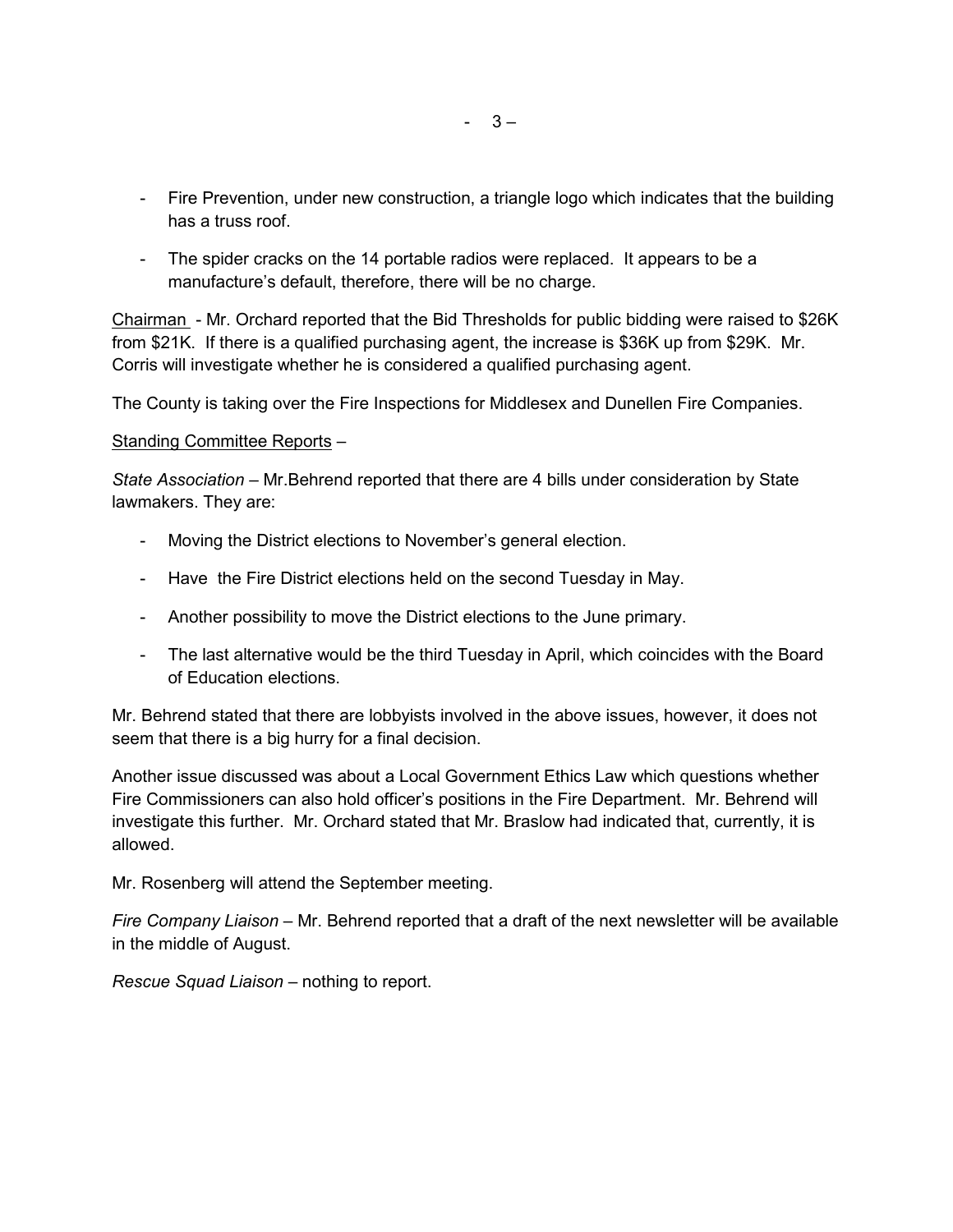#### *Public Relations –* previously discussed.

*State Association –* previously discussed.

*Joint Board* – The next meeting will be on August 18<sup>th</sup>.

*Insurance –* nothing to report.

## **Unfinished Business:**

Rescue Truck – The Asst. Chief reported that the Committee will be meeting again shortly, however, at the last meeting in June, the group decided to go in a different direction. The Committee has decided to scale back the pumping capacity to make more room for the equipment that needs to be carried. The Committee is discussing the possibility of adding a Cascade System which allows air paks to be filled at the incident site. The cost is considerable and the System takes up a lot of space on a truck. Mr. Orchard stated there would be a significant time savings, however, the cost may be prohibitive. It was noted that Kingston does have a mobile filling system and they would assist Kendall Park, if asked to. The Committee would like the District's approval to make the vehicle a rescue truck with a smaller size pump and the tank; not an engine with some rescue capabilities. Mr. Murnieks explained some of the other features they like to include.

Mr. Rosenberg stated that he has no problem with the change, however, the Rescue Squad should be informed of the Committee's desires and the reasons for them. Mr. Murnieks agreed; he'll discuss the issue with the Chief and set up a meeting with the Squad's officers.

This new vehicle will replace Truck 225. Mr. Orchard noted that the Ladder Truck is a pumper also.

The Commissioners were canvassed and agreed with the change the Committee wants to take.

Trailer Resolution– Resolution 10/11 – 12, Authorizing Disposal of Surplus Property was read into the record (file copy attached). The resolution was to dispose of the 2000 Deande Utility Trailer. Mr. Rosenberg made a motion to accept the resolution and Mr. Behrend seconded it. A roll call vote was taken: Mr. Tarnowski-yes; Mr. Behrend-yes; and Mr. Orchard-yes and Mr. Rosenberg-yes. Mr. Olson was absent. The resolution passed unanimously.

## **New Business:**

**I Am Responding - There was a discussion about whether this program had been paid for it was** stated that it was not, however, it will be taken care of at next month's meeting. There was general consensus that the program was working well, except for a lack of compliance by some personnel.